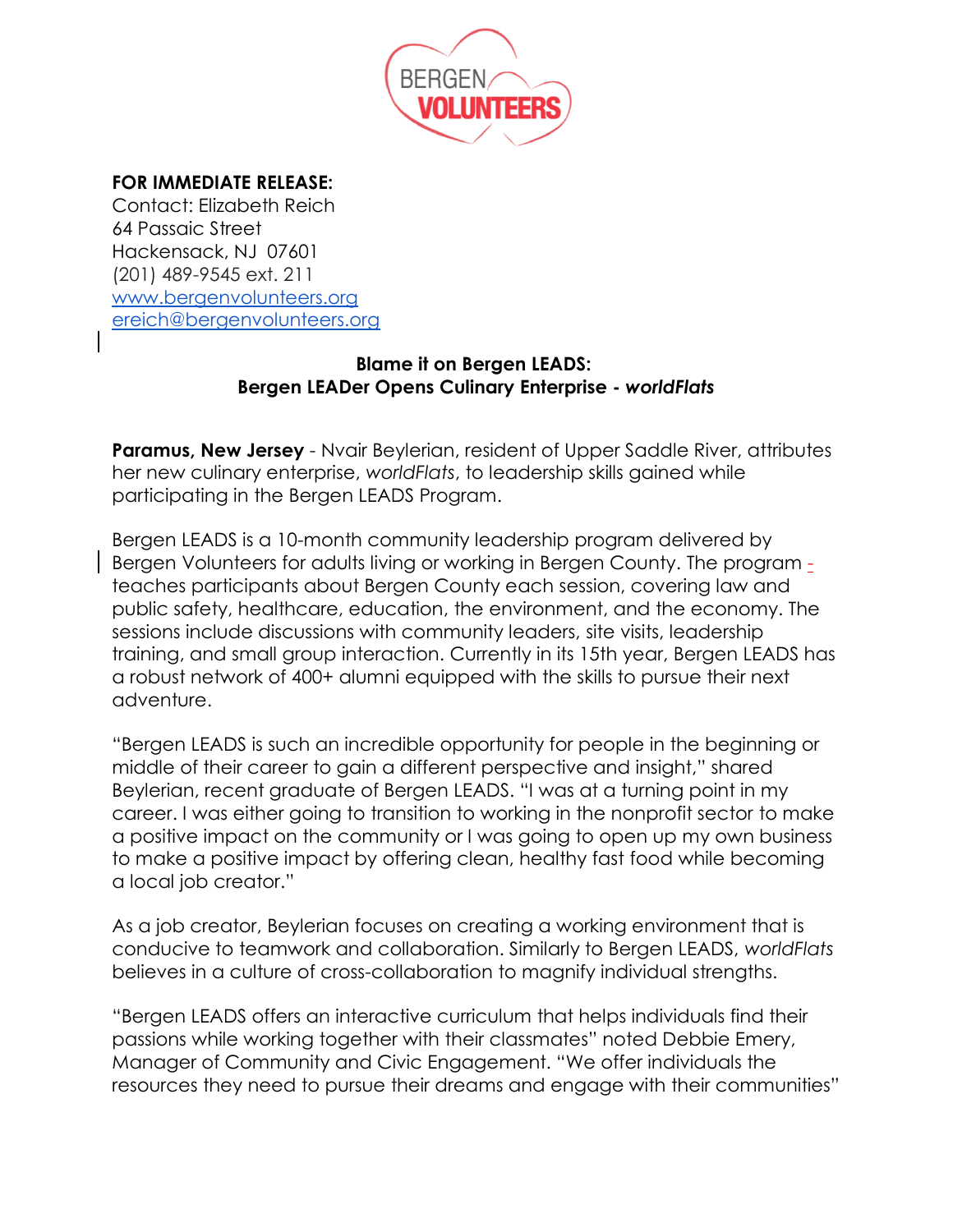

The newly launched vegetarian fast-food restaurant, *worldFlats,* offers a supportive environment for staff at all levels. Employees are encouraged to build on their individual strengths towards creating an overall successful and positive team environment. The culture at *worldFlats* sets inclusion at its core to create healthy internationally-inspired flavors resulting in an excellent product. With thin flatbreads inspired by places like Greece, China, and Mexico, *worldFlats* is focused on taking the roots of traditional recipes and combining them with a fresh culinary spin.

"It was during my Bergen LEADS days where I realized I wanted to take the plunge," said Beylerian. "I wanted to make my work more meaningful and Bergen LEADS gave me the tools to understand my passions, interests, and leadership style. I was able to look at the bigger picture while connecting with individuals and discussing ideas in a safe and constructive way."

Bergen LEADS provides the opportunity for networking across sectors. Each class is comprised of individuals from the non-profit, public, and private sectors. Beylerian is using these connections to launch a, "Give Back" program where 20% of sales are donated to a nonprofit of choice - several which she formed connections with during Bergen LEADS. *worldFlats* is distinctively unique in that the restaurant is not focused on being simply a business. Nvair has a passion to do more in the community by offering patrons a healthy, delicious and sustainable meal, providing employees with a meaningful experience at work, and offering the community a place where their patronage gives to those in need.

"Bergen LEADS helped me realize that corporate social responsibility can be done even with smaller enterprises where business owners can support their employees on many levels, pay fair wages, be environmentally friendly and all while turning out a great product customers will return to enjoy."

Nvair and her husband, Zareh, plan to eventually expand their enterprise to more locations and offer healthcare and education courses to the *worldFlats* family of employees. "I feel privileged to be a part of Bergen LEADS. Our Class of 2020 instructors, guest lecturers, and classmates helped create the environment for me to self-assess, shift gears and focus on launching this new business," concluded Beylerian.

The Bergen LEADS program is currently enrolling for the 2022 year. Join Bergen County's premier leadership program and gain the skills to start your next